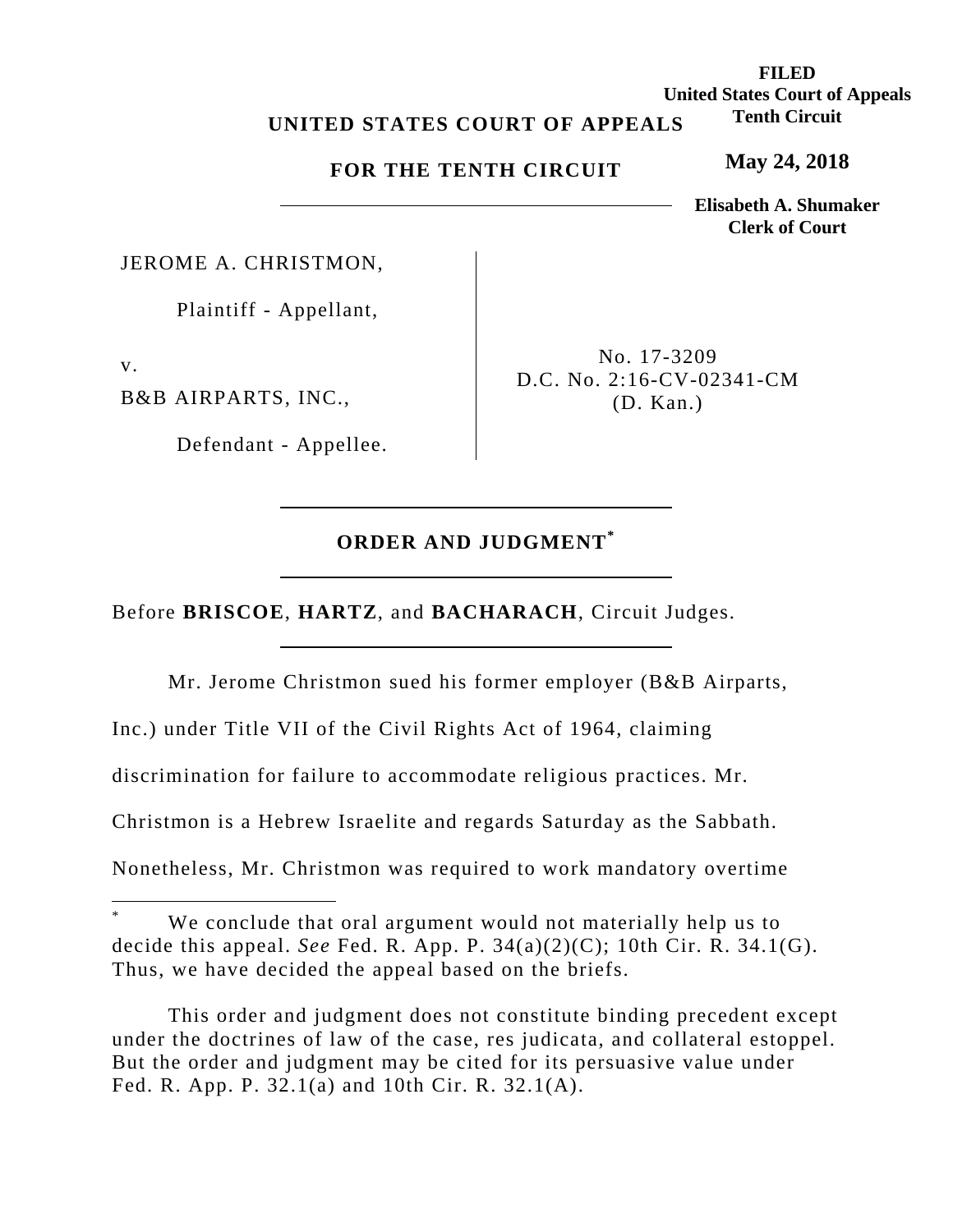shifts on some Saturdays. Because of his beliefs, Mr. Christmon asked to work his overtime hours on Sundays instead of Saturdays. B&B Airparts told Mr. Christmon that if he needed time off for religious reasons, he had to complete a "Request for Time Off form."

Mr. Christmon did not submit the form. Instead, he simply stopped coming to work when he was assigned Saturday shifts. B&B Airparts did not take any disciplinary action, and Mr. Christmon admits that he was not required to work on Saturdays. But he remained dissatisfied because he lost the opportunity to earn overtime hours, which he would have kept if he had been assigned shifts on Sunday. Mr. Christmon was ultimately fired for violating B&B Airparts' sexual harassment policy.

After the firing, Mr. Christmon sued under Title VII, claiming that B&B Airparts had discriminated against him by failing to change his weekend shifts from Saturdays to Sundays. On this claim, the district court granted summary judgment to B&B Airparts, holding that it had provided a reasonable accommodation to Mr. Christmon.

Mr. Christmon appeals, arguing that the district court erred in granting summary judgment because

- B&B Airparts had submitted an uncertified deposition transcript with the summary-judgment motion,
- B&B Airparts had failed to submit any interrogatory responses, and
- the record had not shown a reasonable accommodation.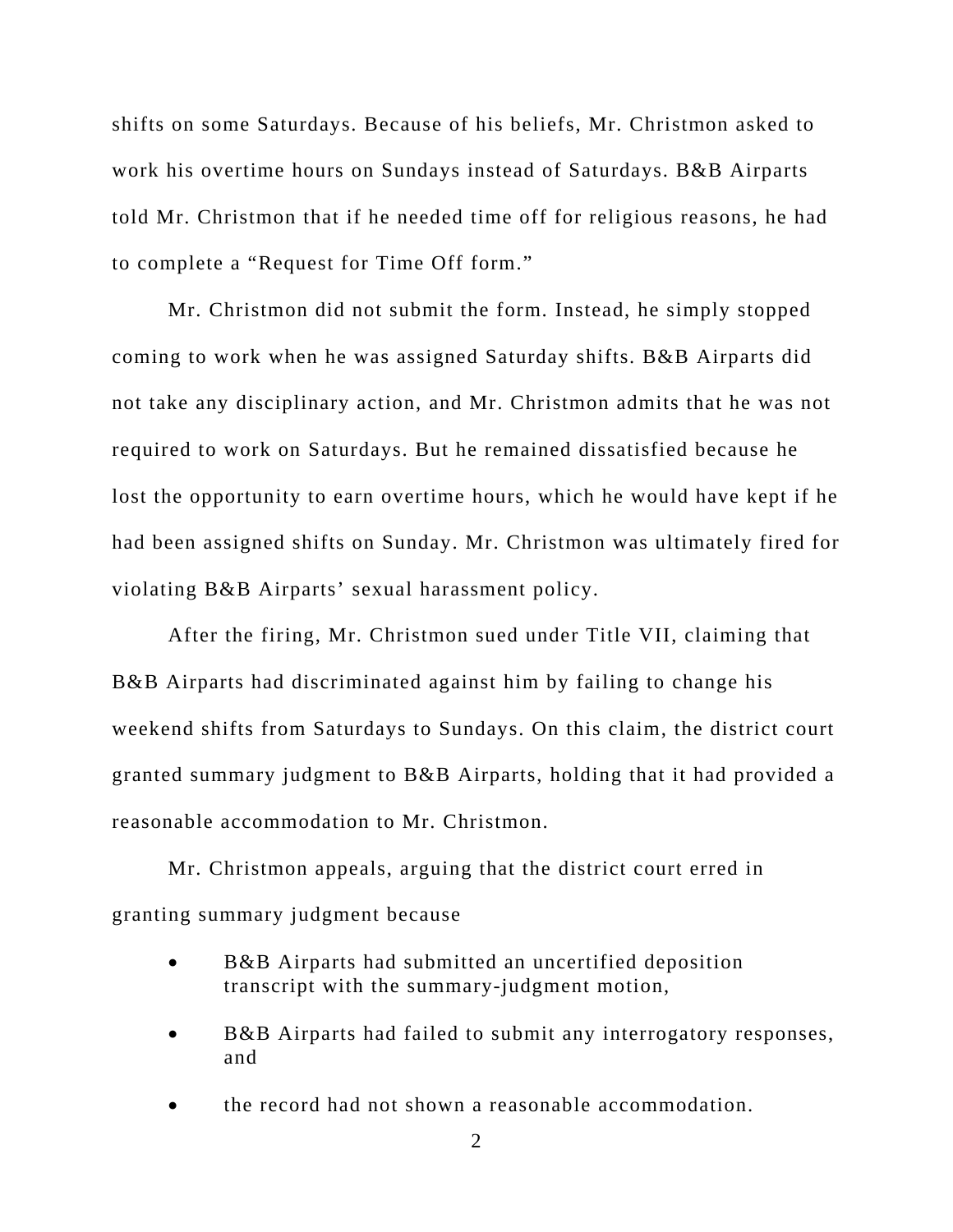We reject these arguments. B&B Airparts provided undisputed evidence that Mr. Christmon's deposition was certified, no obligation existed to support the summary-judgment motion with interrogatory responses, and B&B Airparts provided a reasonable accommodation by allowing Mr. Christmon to miss his Saturday shifts. For these reasons, we affirm.

# **I. Standard of Review**

We review de novo the district court's grant of summary judgment. *Knopf v. Williams*, 884 F.3d 939, 946 (10th Cir. 2018). Summary judgment is appropriate "if the movant shows that there is no genuine dispute as to any material fact and the movant is entitled to judgment as a matter of law." Fed. R. Civ. P. 56(a). In applying this standard, we view the evidence and all reasonable inferences in the light most favorable to Mr. Christmon. *See Knopf*, 884 F.3d at 946.

#### **II. Evidentiary Issues**

Mr. Christmon argues that the district court erred by (1) relying on uncertified testimony from Mr. Christmon's deposition and (2) granting B&B Airparts' motion even though it had not been supported by interrogatory responses. Mr. Christmon's arguments fail because B&B Airparts (1) presented undisputed evidence that Mr. Christmon's deposition transcript had been certified and (2) was not required to support the motion with interrogatory responses.

3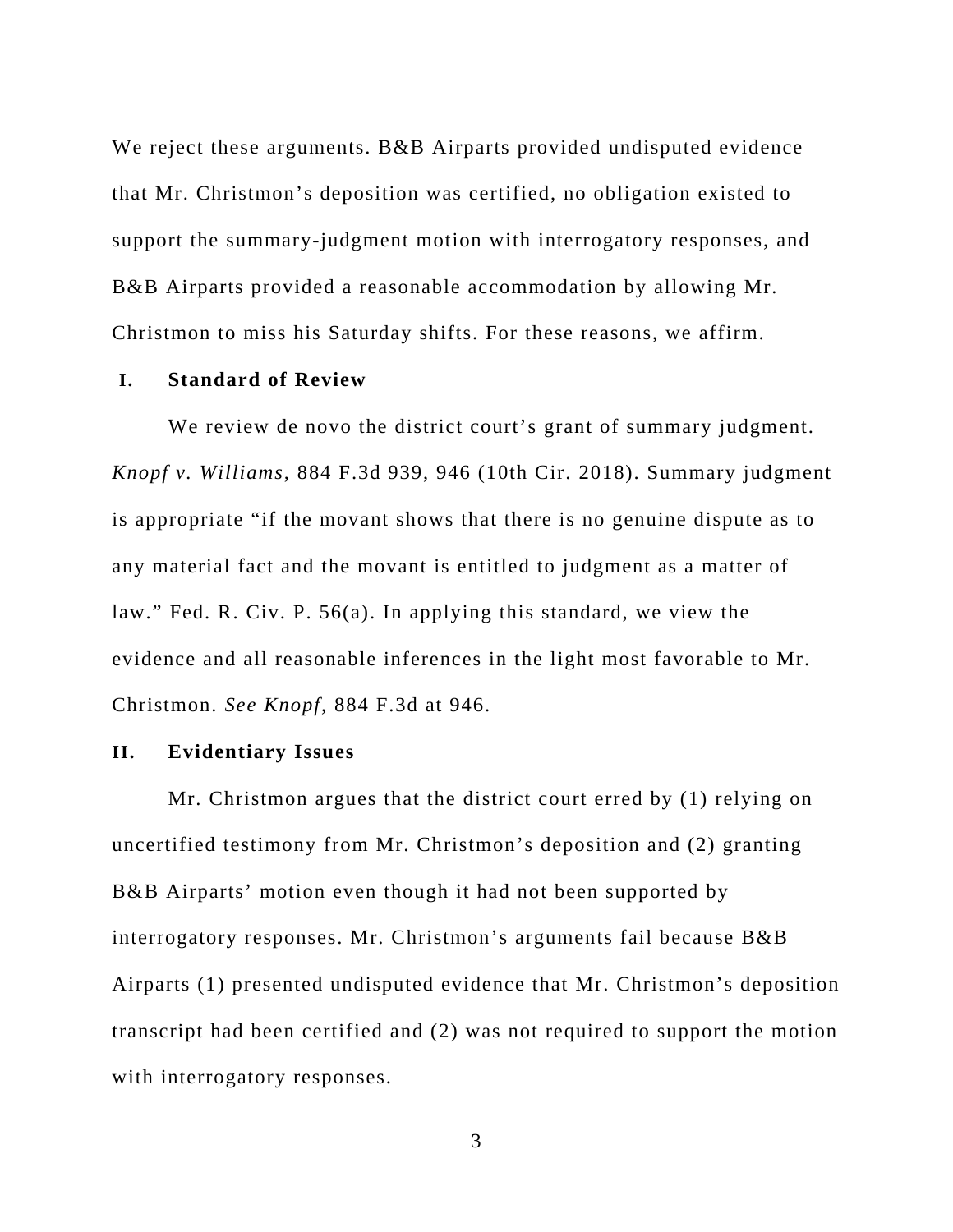Federal Rule of Civil Procedure 30(f)(1) requires that deposition transcripts be accompanied by a certification "that the witness was duly sworn and that the deposition accurately records the witness's testimony." Mr. Christmon argues that the district court could not consider his deposition testimony because B&B Airparts had filed a transcript lacking the required certification.

For this argument, Mr. Christmon relies on three opinions from the Southern District of Ohio: *Moore v. Florida Bank of Commerce*, 654 F. Supp. 38 (S.D. Ohio 1986), *Morphew v. Lawhon & Associates, Inc.*, No. 2:10-cv-716, 2011 WL 6122638 (S.D. Ohio Dec. 8, 2011), and *Soliday v. Miami County*, No. C-3-91-153, 1993 WL 1377511 (S.D. Ohio Nov. 22, 1993). Reliance on these opinions is misguided because in these cases, the parties relying on the deposition testimony failed to provide the court with a deposition certification. *Moore*, 654 F. Supp. at 41 n.2; *Morphew*, 2011 WL 6122638 at \*2; *Soliday*, 1993 WL 1377511 at \*5 n.4.<sup>1</sup> Here, B&B Airparts filed the certification when the plaintiffs raised the issue. Because the certification was filed, the district court did not err in considering the deposition testimony.

 $\overline{a}$ 

<sup>1</sup> When transcript excerpts are filed, the Southern District of Ohio's local rules require the filer to include the certification. S.D. Ohio Civ. R. 7.2(e). No such requirement exists in the District of Kansas's local rules. *Cf.* D. Kan. R. 56.1(d) (requiring attachment of cited deposition excerpts without mention of the certification).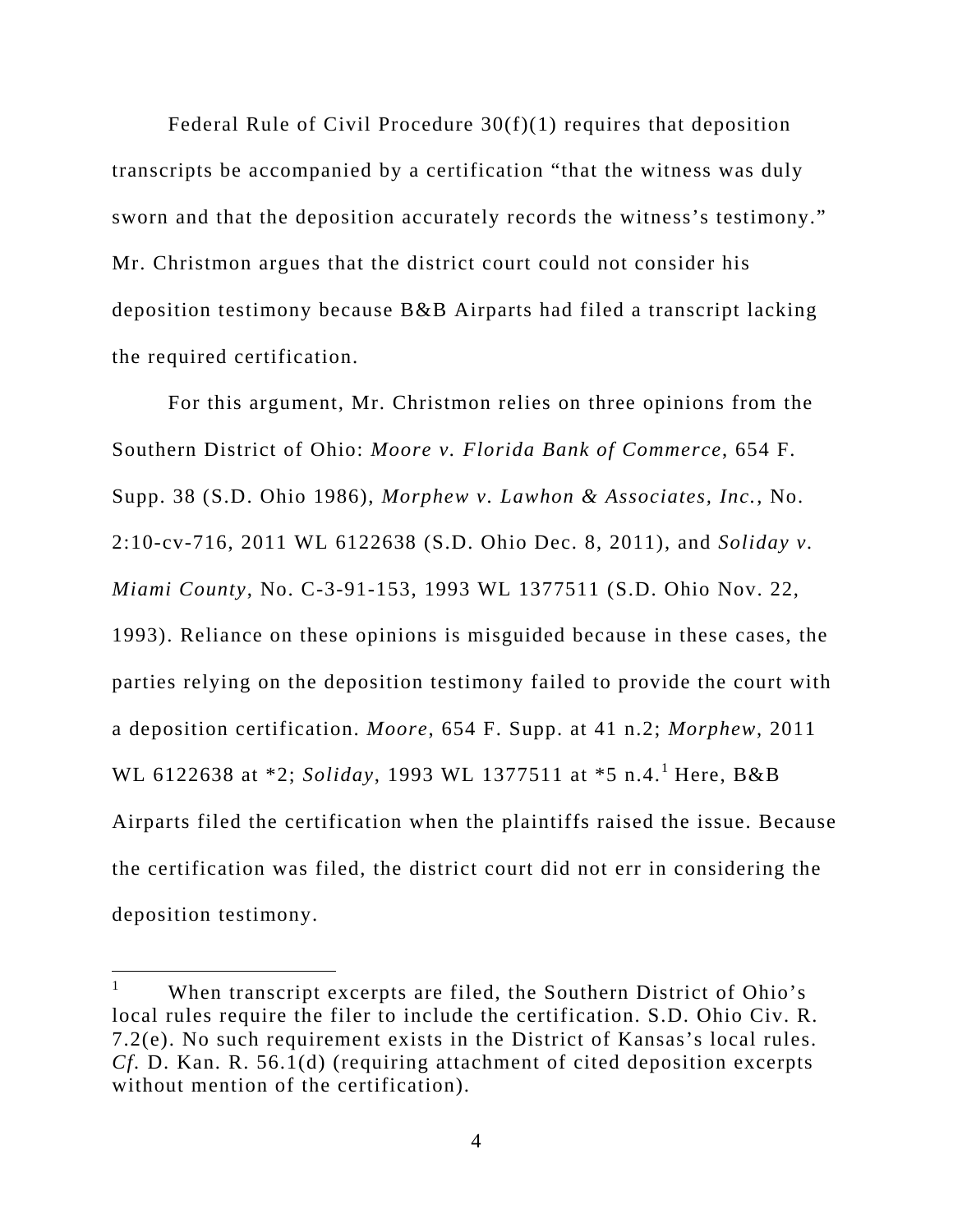Mr. Christmon also argues that the district court erred in granting summary judgment because B&B Airparts had failed to support its motion with interrogatory responses. But Rule 56 did not require B&B Airparts to support its motion with interrogatory responses. Thus, Mr. Christmon's argument fails.

#### **III. Reasonable Accommodation**

Mr. Christmon argues that the district court erred in holding that B&B Airparts had provided a reasonable accommodation. We disagree. The undisputed evidence shows that B&B Airparts allowed Mr. Christmon to skip mandatory Saturday shifts after he had explained his religious concern. This relief from Saturday shifts constituted a reasonable accommodation, and the district court did not err in granting summary judgment to B&B Airparts.

Mr. Christmon bears the initial burden to show a prima facie case of religious discrimination for failure to accommodate. *Thomas v. Nat'l Ass'n of Letter Carriers*, 225 F.3d 1149, 1155 (10th Cir. 2000). Mr. Christmon must show that he

- has a "bona fide religious belief that conflicts with an employment requirement,"
- informed B&B Airparts of this belief, and
- "was fired for failure to comply with the conflicting employment requirement."

5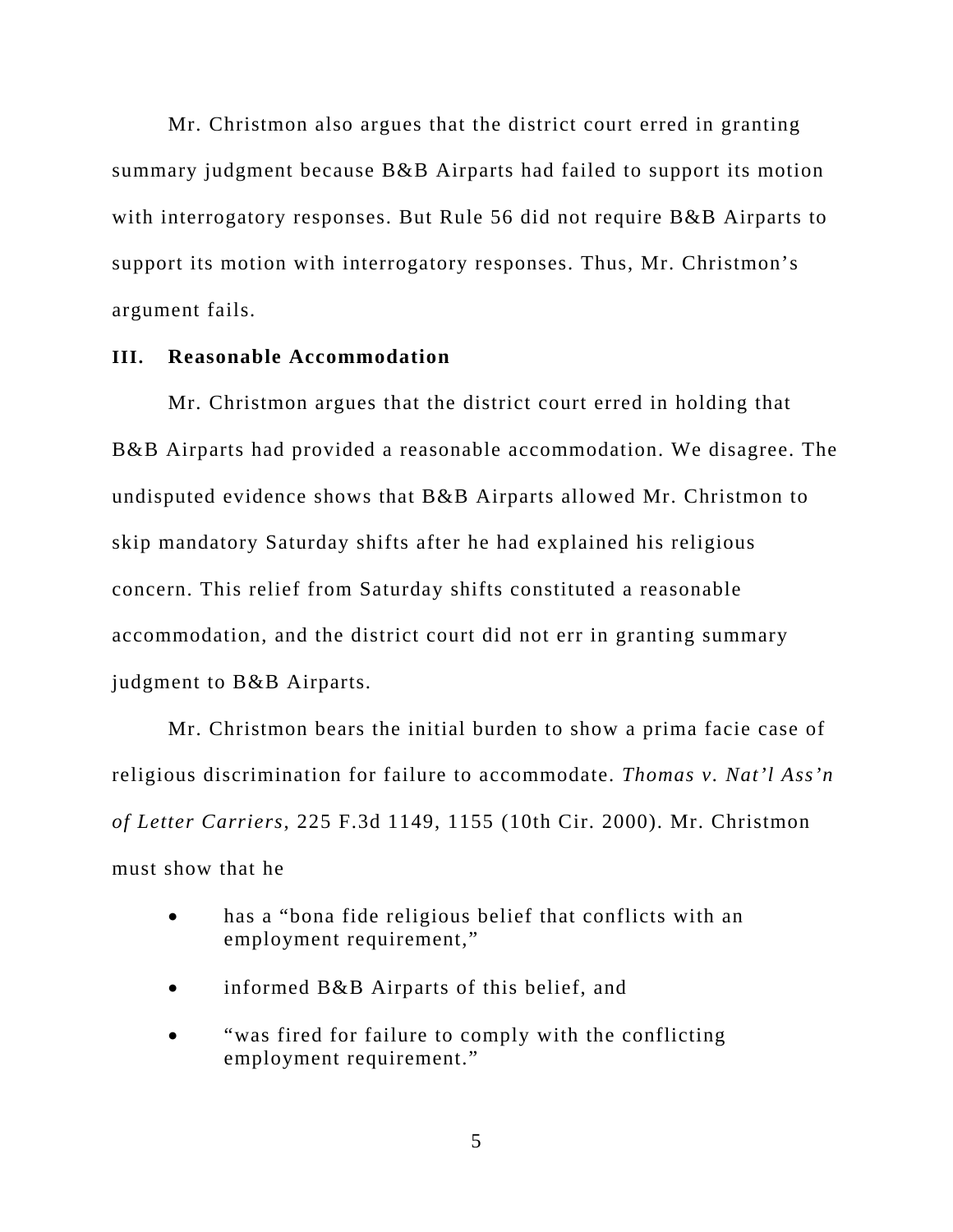*Id.* If Mr. Christmon satisfies his burden, the burden would shift to B&B Airparts, which would need to

- conclusively rebut an element of Mr. Christmon's prima facie case,
- show the offering of a reasonable accommodation, or
- show an inability to reasonably accommodate Mr. Christmon's religious beliefs without undue hardship.

*Id.* at 1156. The district court assumed that Mr. Christmon had met his burden and decided as a matter of law that B&B Airparts' accommodation had been reasonable. We agree.

"'Accommodate . . . means . . . allowing the plaintiff to engage in [his] religious practice despite the employer's normal rules to the contrary.'" *Tabura v. Kellogg USA*, 880 F.3d 544, 550 (10th Cir. 2018) (quoting *EEOC v. Abercrombie & Fitch Stores, Inc.*, 135 S. Ct. 2028, 2032 n.2 (2015) (omissions in original)). But a reasonable accommodation does not necessarily spare an employee from any resulting cost. *Pinsker v. Joint Dist. No. 28J*, 735 F.2d 388, 390–91 (10th Cir. 1984). Thus, the accommodation may be reasonable even though it is not the one that the employee prefers. *Id.* at 390.

The undisputed evidence shows that

 B&B Airparts required its employees to work overtime shifts on Saturdays when scheduled,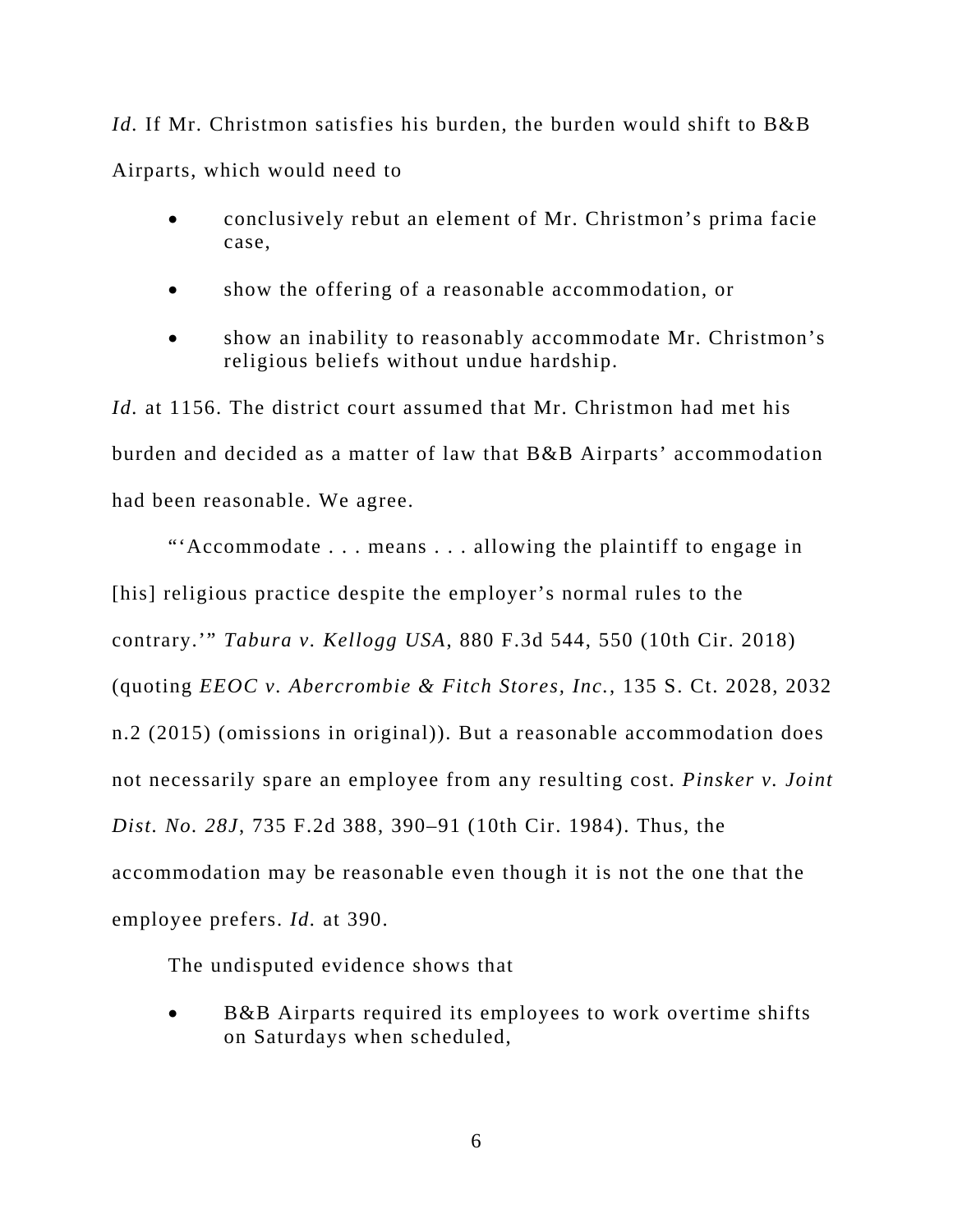- before informing his supervisor of his need for religious accommodation, Mr. Christmon had been disciplined for failing to appear for a Saturday shift, and
- once Mr. Christmon had told his supervisor about the conflict between his religious beliefs and the Saturday shifts, B&B Airparts allowed Mr. Christmon to skip Saturday shifts with no disciplinary consequences.

*See* R. at 141 (deposition testimony of Mr. Christmon stating that B&B Airparts "basically just allowed me to not come in on my scheduled Saturdays").

Though Mr. Christmon requested an opportunity to make up his overtime hours on Sunday, Title VII did not require B&B Airparts to offer Mr. Christmon's preferred accommodation. B&B Airparts' accommodation allowed Mr. Christmon to avoid the conflict with his religious beliefs even if he lost the opportunity for overtime. *See Ansonia Bd. of Educ. v. Philbrook*, 479 U.S. 60, 70 (1986) ("[U]npaid leave eliminates the conflict between employment requirements and religious practices by allowing the individual to observe fully religious holy days and requires him only to give up compensation for a day that he did not in fact work."); *Pinsker v. Joint Dist. No. 28J*, 735 F.2d 388, 391 (10th Cir. 1984) ("Defendant's policy, although it may require teachers to take occasional unpaid leave, is not an unreasonable accommodation of teachers' religious practices.").<sup>2</sup>

<sup>2</sup> Mr. Christmon cites three consent decrees to support his position. Consent Decree, *EEOC v. United Parcel Service, Inc.*, No. 2:12-cv-07334-